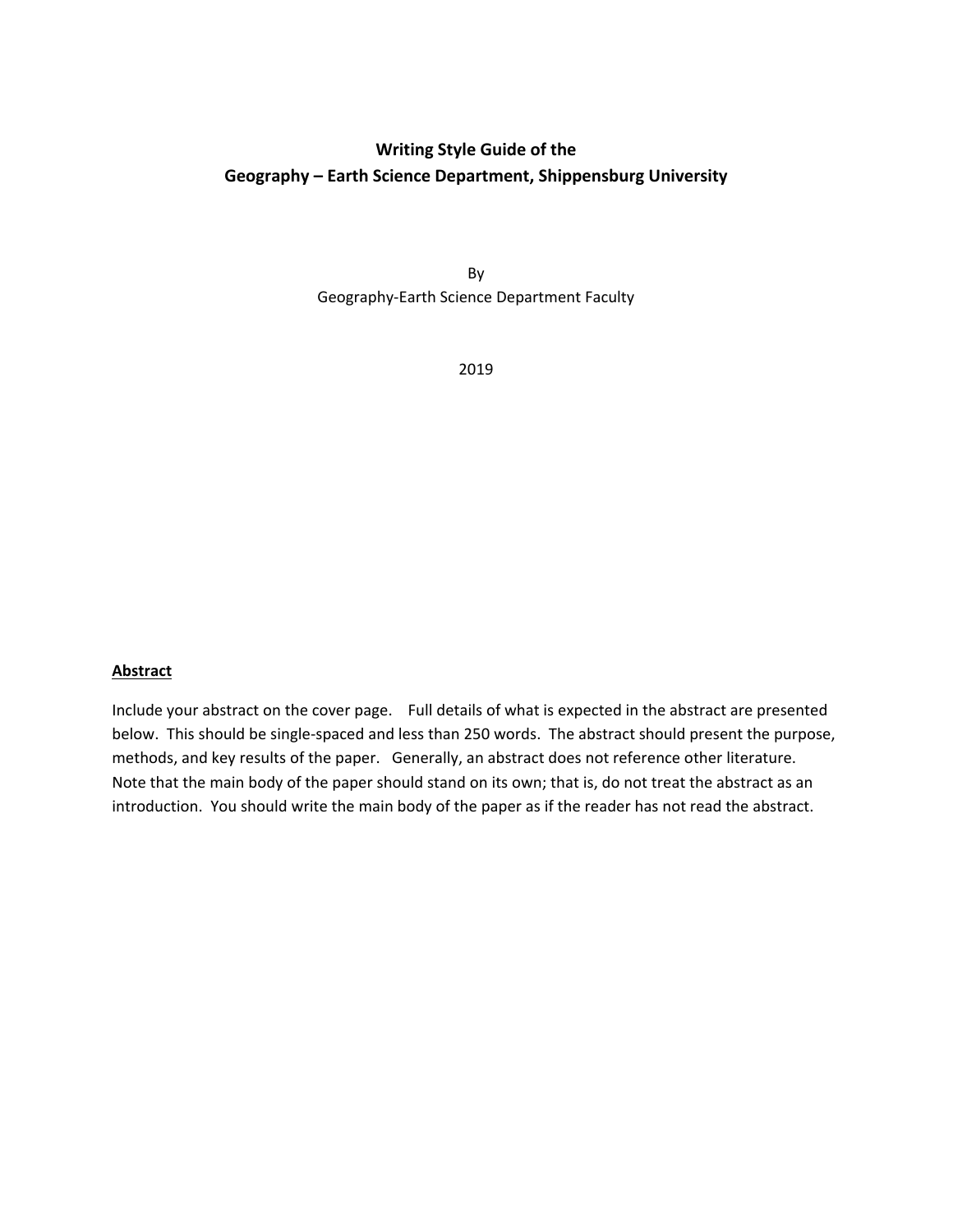# **Table of Contents**

| <b>Section</b>                                          | Page           |
|---------------------------------------------------------|----------------|
| Introduction: General goals of editing and proofreading | $\mathbf 1$    |
| General formatting                                      |                |
| Title page                                              | $\overline{2}$ |
| Table of contents                                       | $\overline{2}$ |
| Major /minor subject headings                           | $\overline{2}$ |
| Formatting tables and figures                           | 3              |
| Abstract                                                |                |
| Literature review                                       |                |
| References cited                                        |                |
|                                                         |                |
|                                                         |                |

#### List of Tables

| Table 1. Hydrologic soil groups (HSG) and physical characteristics of the tested soil series. |  |  |  |  |  |
|-----------------------------------------------------------------------------------------------|--|--|--|--|--|
|                                                                                               |  |  |  |  |  |
| List of Figures                                                                               |  |  |  |  |  |

|  | Figure 1. Field-tested infiltration rates classified into hydrologic soil groups. |  |
|--|-----------------------------------------------------------------------------------|--|
|--|-----------------------------------------------------------------------------------|--|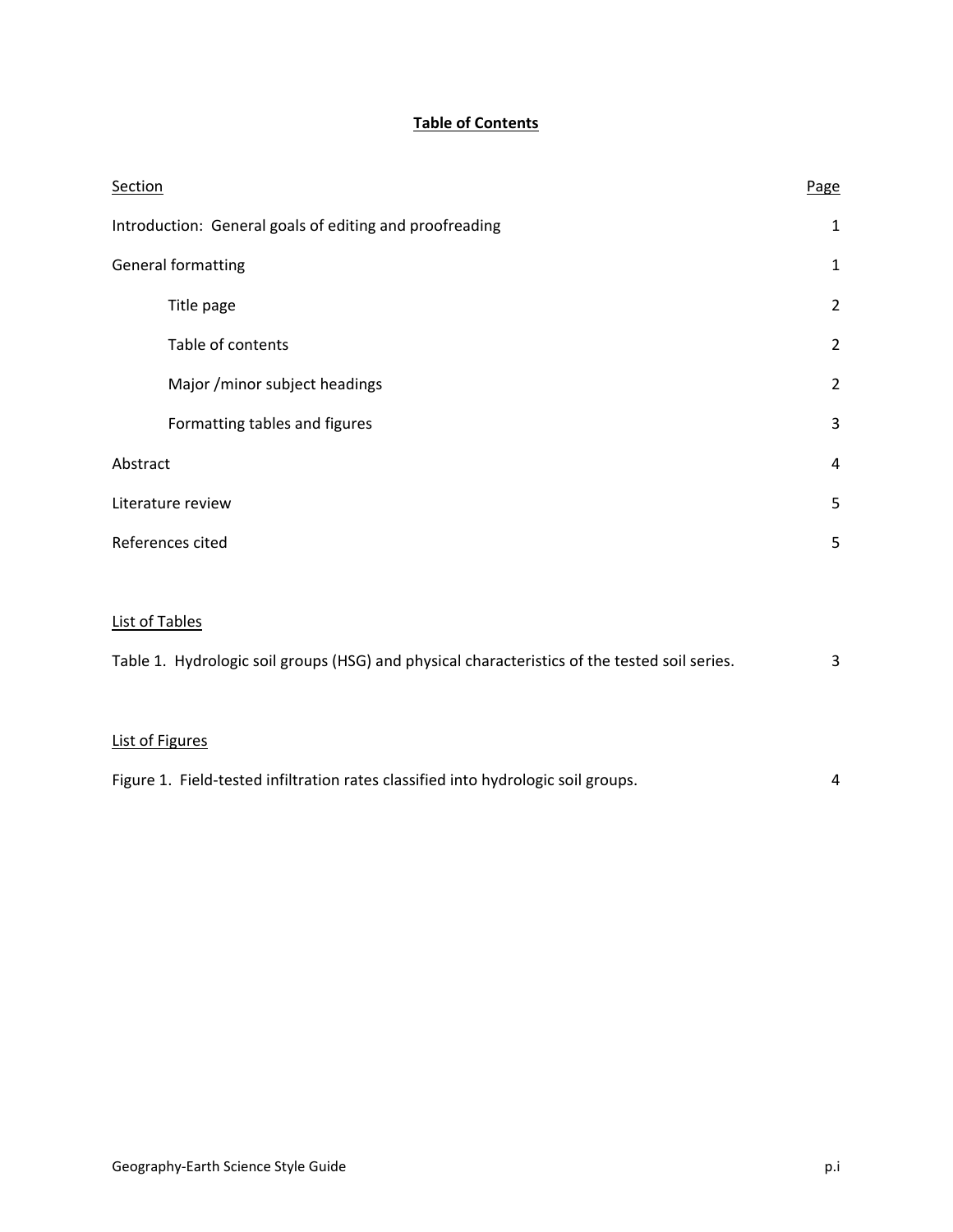## **Introduction: General goals of editing and proofreading**

High quality writing takes a great deal of care, effort, and time. Work to make your paper free of errors, such as spelling, punctuation, and formatting issues. Beyond basic proofreading, careful editing should ensure that the narrative is well organized and concise. Communicate as clearly as possible, which often involves removing unnecessary text and reorganizing material. This can take substantial time and effort, as multiple rounds of review and editing may be necessary to produce a polished, high‐quality product. A good practice is to have someone else review your paper and provide editorial suggestions. The SU Writing Studio provides assistance to help students improve their writing.

Include the following in your paper, as required in your assignment (formatting details provided below):

- Title page
- Table of contents (including lists of tables and figures)
- Abstract (when required)
- Narrative (body of the paper)
- References cited

#### **General formatting**

- Be consistent with all aspects of formatting throughout the entire document. Follow the guidelines below unless instructed otherwise.
- Use 1 inch margins on all sides (except MS thesis, 1.5-inch left margin for binding)
- Use 11 or 12 point font
- Use 1.5 line spacing
- Use headings / sub-headings, spaced from preceding text by one blank line (described below)
- Include page numbers on all pages except the title page. Number front material (e.g. Table of Contents) with lower case Roman numerals (i, ii, iii, etc.) and other pages with standard numerals (1, 2, 3, etc.). Number appendices separately (e.g. A‐1, A‐2, etc.).
- Limit use of quotations—it is often better to paraphrase material to suit the focus of your paper. Quotations of less than 4 lines should be included as standard text, surrounded by quote marks, with proper citation. For example, Lutgens and Tarbuck (2015) state that "every stream drains an area of land called a drainage basin, or watershed." Longer quotes should be indented and single-spaced, with proper citation, such as this example:

Rivers drain much of the land area, with the exception of extremely arid regions or polar areas that are permanently frozen. To a large extent, the variety of rivers that exist is a reflection of the different environments in which they are found. For example, although the Parana‐La Plata river system in South America drains an area roughly the same size as the Nile in Egypt, it carries nearly 10 times more water to the ocean (Lutgens and Tarbuck 2015).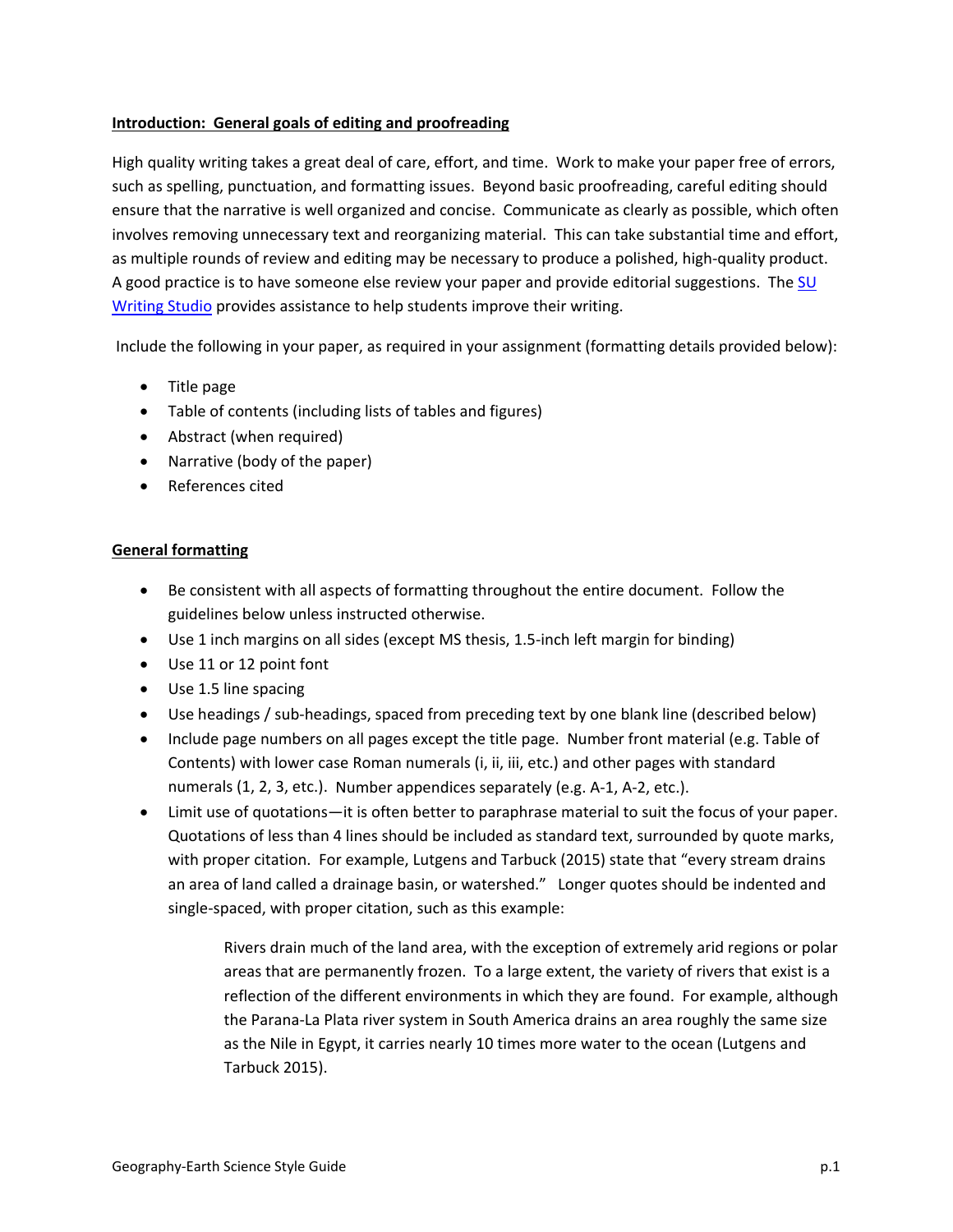Mathematical equations should be indented and numbered, with all symbols explained. For example, the discharge of a stream can be calculated based on the size of the channel and the velocity of water (equation 1):

 $Q = AV$  (1)

where:

Q = discharge (m<sup>3</sup>/sec) A = area, cross section of stream channel (m<sup>2</sup>) V = velocity, flowing water (m/sec)

## Title page

The first page of your paper should be the title page, including the title of the paper, author name, date, and information on the course for which the paper is submitted (e.g. Geology of National Parks, Dr. Blewett). Work to create an informative title that conveys the purpose and location of the work. For example, "Effect of physical weathering on rock climbing risks, Half Dome, Yosemite National Park, California" is much better than "Rock climbing in Yosemite." If required, include the abstract on the title page as is the typical format in most professional journals (see example title page above).

## Table of contents

Develop your table of contents early in the writing process to help you organize the flow of information, much as you would with an outline. Format the table of contents with columns for "Section" and "Page." Include all headings and sub‐headings in the table of contents that are used throughout the body of the paper.

Include separate sections in the table of contents for "List of Tables" and "List of Figures," which should include the table or figure number, caption, and page number. (See example table of contents, page i of this document.)

## Major/minor section headings

Divide the paper into numerous sections to organize the flow of information and help guide the reader. Look for opportunities to subdivide the writing into smaller sections that will improve the organization of information. Develop a hierarchy of text formats for major section headings and minor sub‐sections (see professional journals for examples). Specific section titles (e.g. "Chesapeake Bay Watershed Study Area") are preferable to generic section titles (e.g. "Study Area"). Avoid section headings that appear as the last line on a page; add space to move such a heading to the top of the next page.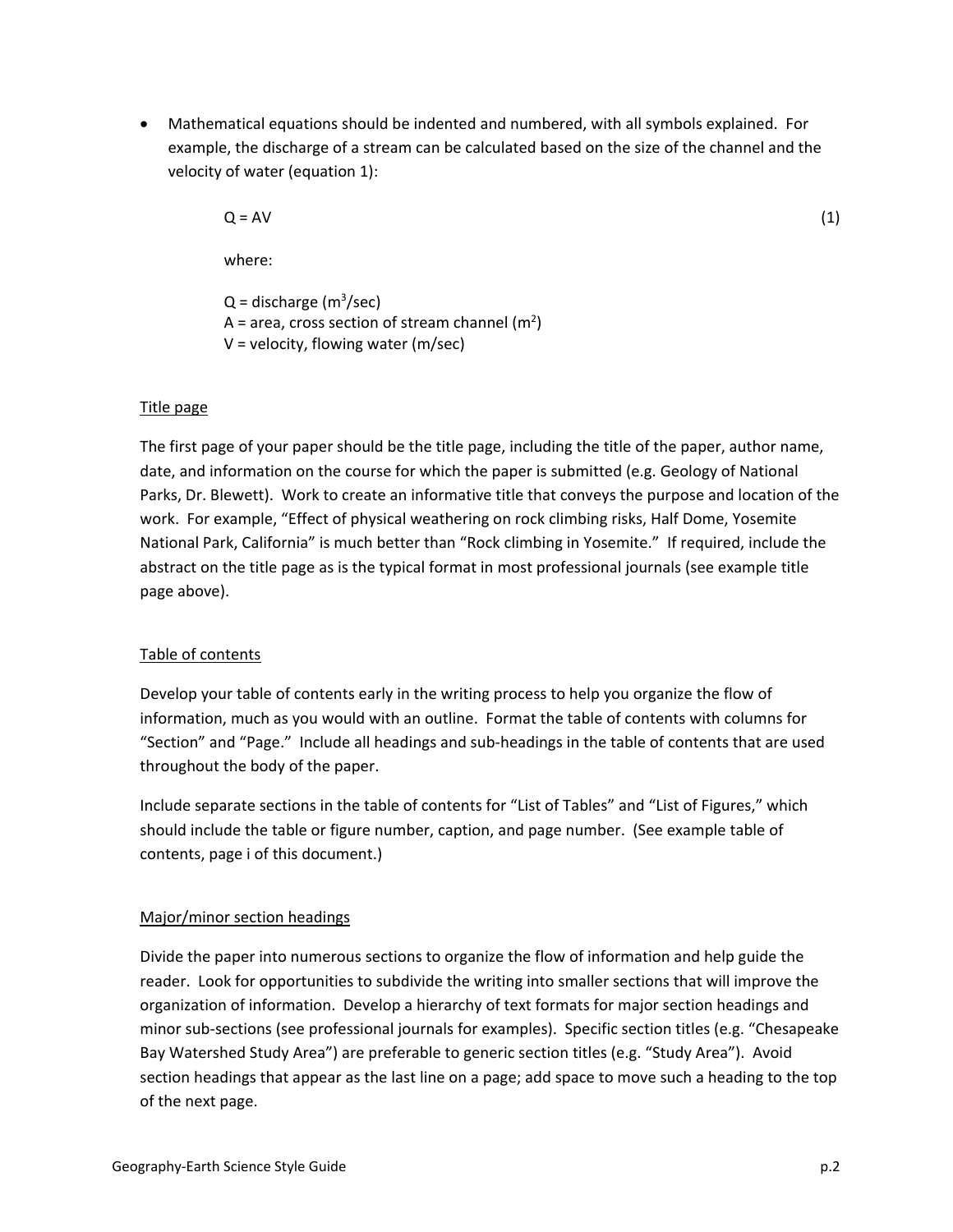## Formatting tables and figures

- Include tables and figures within the body of the paper rather than in a separate section at the end of the document.
- All tables and figures must be numbered (in separate sequences: Table 1, Table 2, Figure 1, Figure 2) and include a short caption that explains the purpose. For tables, place the number and caption centered above the table; for figures, center the number and caption below the figure (see examples, next page). Do not repeat the same information in a title (e.g. on a map or data plot) and in the caption. The proper place for that information is in the caption.
- Refer to all tables and figures in the narrative. For example: "The temperature data (Table 1) indicate…" *or* "Table 1 provides the temperature data…" For complex tables and figures, explain the key aspects to the reader in the narrative of the paper; that is, provide some guidance to help readers interpret the most important aspects of the table or figure.
- Data plots, charts, map, photos, and other graphics should all be referred to as "figures."
- Include citation information for any material used from other sources, including copied graphics or data used to develop a graph, map, etc.
- Include the date for time-sensitive information, such as when a photo was taken or the data displayed on a map (which often differs from when the map was prepared).
- Full cartographic design is beyond the scope of this guide, but be sure that all maps include a legend, scale, and a caption that indicates proper citation information and the date(s) of data displayed. Note that data warehouses (e.g. PASDA) are not the data source that should be cited.

## Example:

Soils in the study area are dominated by hydrologic soil group B. These soil series vary with regard to horizon thickness, nominal permeability, and clay content, affecting hydraulic conductivity (Table 1). Infiltration rates were tested in the field at 108 residential sites and 18 agricultural sites and the results were classified into categories according to the definition of hydrologic soil groups (Figure 1).

|             |            | Horizon    | Permeability | Clay content | Depth to     | Depth to water |  |
|-------------|------------|------------|--------------|--------------|--------------|----------------|--|
| Soil series | <b>HSG</b> | depth (cm) | (cm/hr)      | (%)          | bedrock (cm) | table (cm)     |  |
| Murrill     | B          | $0 - 41$   | $1.5 - 5.1$  | $10 - 20$    | >152         | >180           |  |
| channery    |            | 41-140     | $1.5 - 5.1$  | 18-35        |              |                |  |
| loam        |            | 140-157    | $0.5 - 5.1$  | 27-55        |              |                |  |
| Hagerstown  | B          | $0 - 25$   | $1.5 - 15.2$ | 15-35        | >102         | >180           |  |
| silt loam   |            | 25-48      | $1.5 - 5.1$  | $23 - 60$    |              |                |  |
|             |            | 48-152     | $1.5 - 5.1$  | $23 - 60$    |              |                |  |
| Duffield    | B          | $0 - 25$   | $1.5 - 5.1$  | 15-30        | >122         | >180           |  |
| silt loam   |            | 25-107     | $1.5 - 5.1$  | $20 - 42$    |              |                |  |
|             |            | 107-198    | $1.5 - 5.1$  | 18-41        |              |                |  |

Table 1. Hydrologic soil groups (HSG) and physical characteristics of the tested soil series (Source: Woltemade 2010; data from Zarichansky 1986).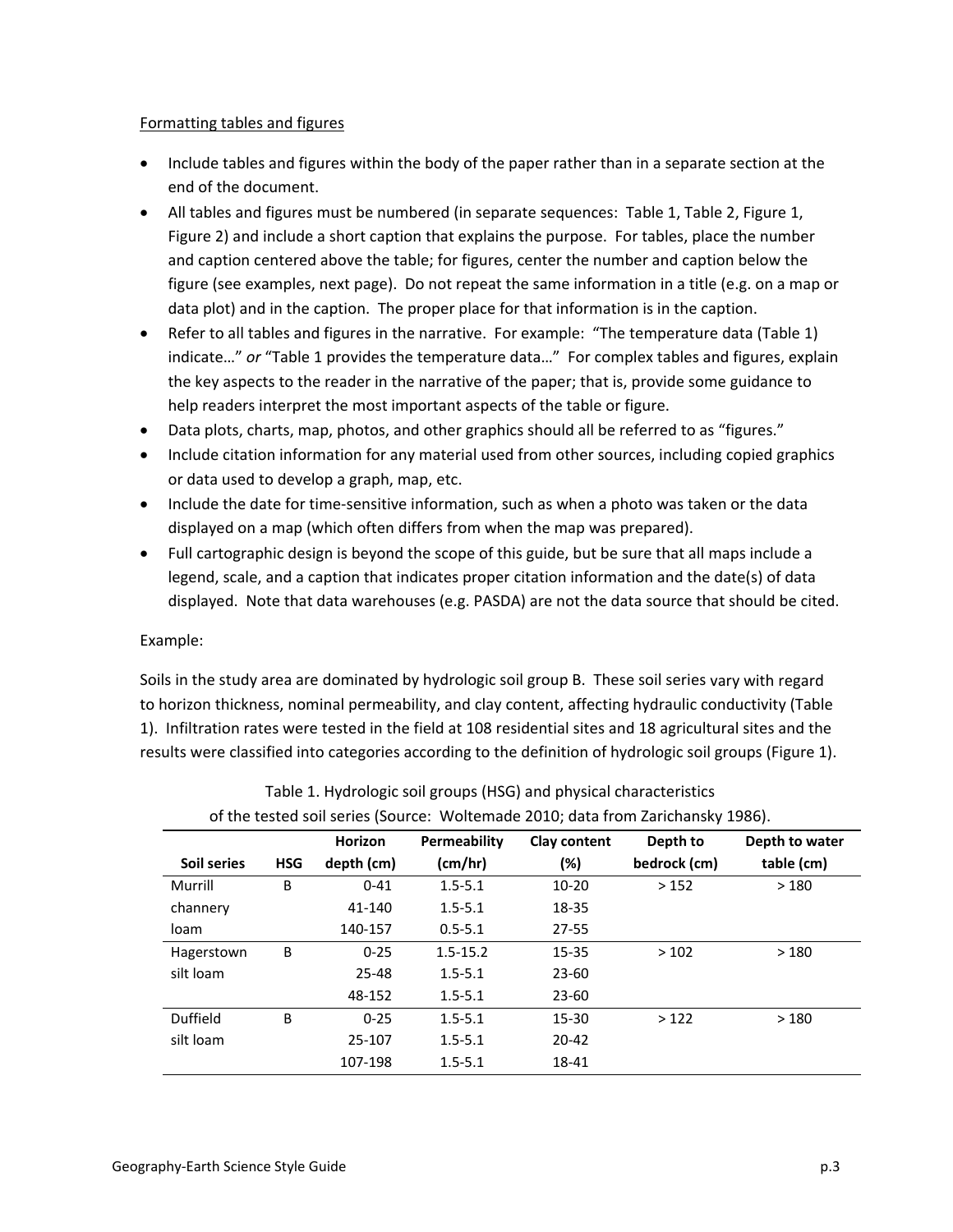

Figure 1. Field-tested infiltration rates classified into hydrologic soil groups. Note that soils in Group A have the highest infiltration rates and soils in Group D have the lowest infiltration rates (Source: Woltemade 2010).

#### **Abstract**

An abstract is a short (typically ~250 words) synopsis of the purpose, methods, and key conclusions described in the paper. It should stand on its own, as it may be the only part of a paper that some people will read. Avoid jargon and excessive abbreviations. Generally there are no reference citations in the abstract, although you must provide citations in cases where you draw material from others.

The abstract usually includes four components, typically in a single paragraph without the headings below (see professional journals for examples):

- Introduction: A few sentences outlining the question addressed by the research. Make the first sentence as interesting and captivating as possible. The final sentence of the introduction describes the purpose of the study, the research question(s), or the hypotheses.
- Methods: This must be scaled down sufficiently to fit the length of the abstract, but it must be detailed enough to judge the validity of the work. Most abstracts address the research design, study area, sampling of variables, and statistical or analytical methods.
- Results: Briefly describe the critical outcomes of the paper.
- Conclusion: State concisely what can be concluded and its implications. The conclusions must be supported by the data presented; never present unsubstantiated personal opinion. If there is room, address the general applicability of the results.